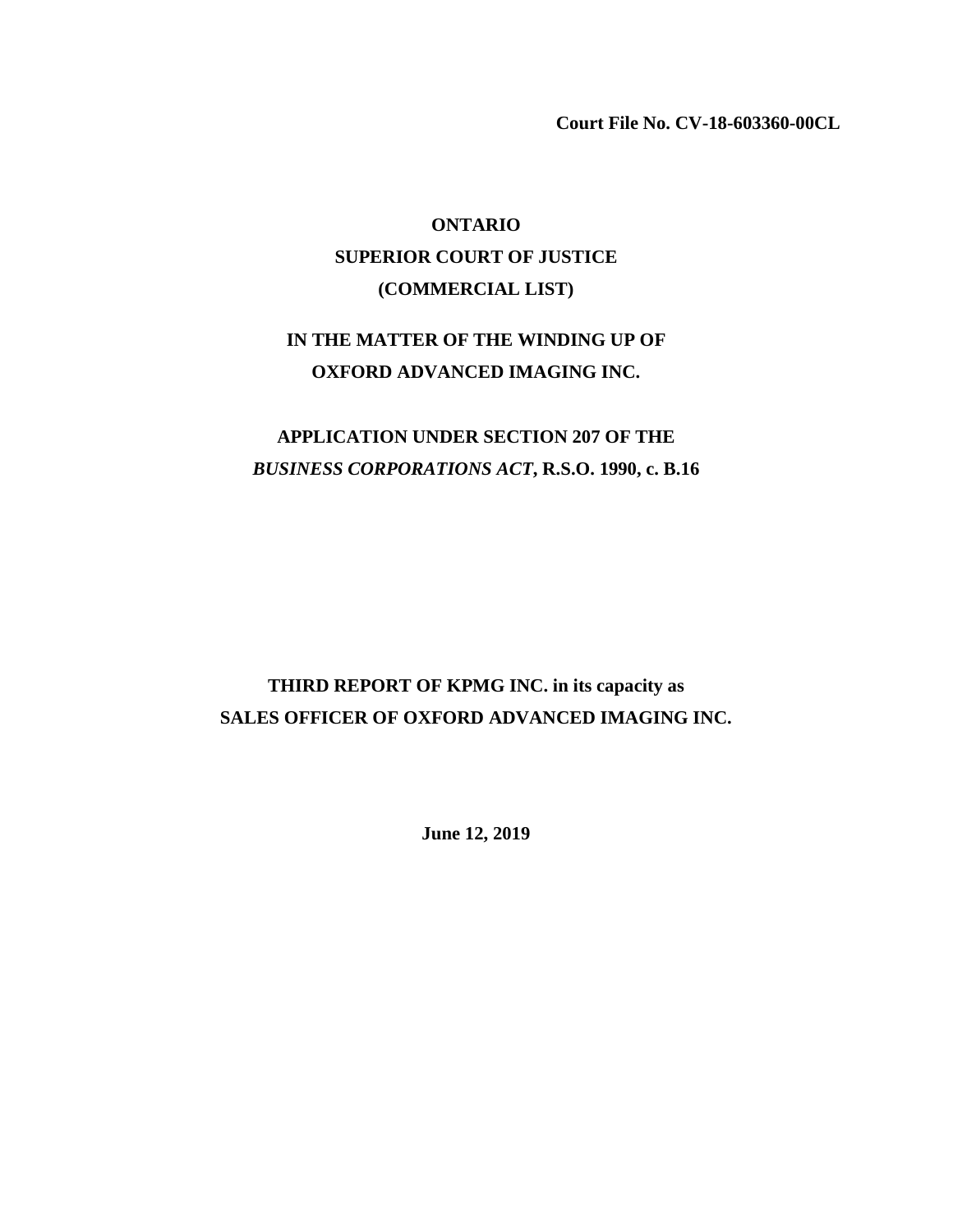## **TABLE OF CONTENTS**

| $\Pi$ .     |                                                       |
|-------------|-------------------------------------------------------|
| III.        |                                                       |
|             |                                                       |
|             |                                                       |
|             |                                                       |
|             |                                                       |
|             |                                                       |
| $V_{\cdot}$ |                                                       |
| VI.         | FEES SUBJECT TO THE ADVISORY CHARGE AND RESIDUAL SALE |
|             |                                                       |
|             |                                                       |
|             |                                                       |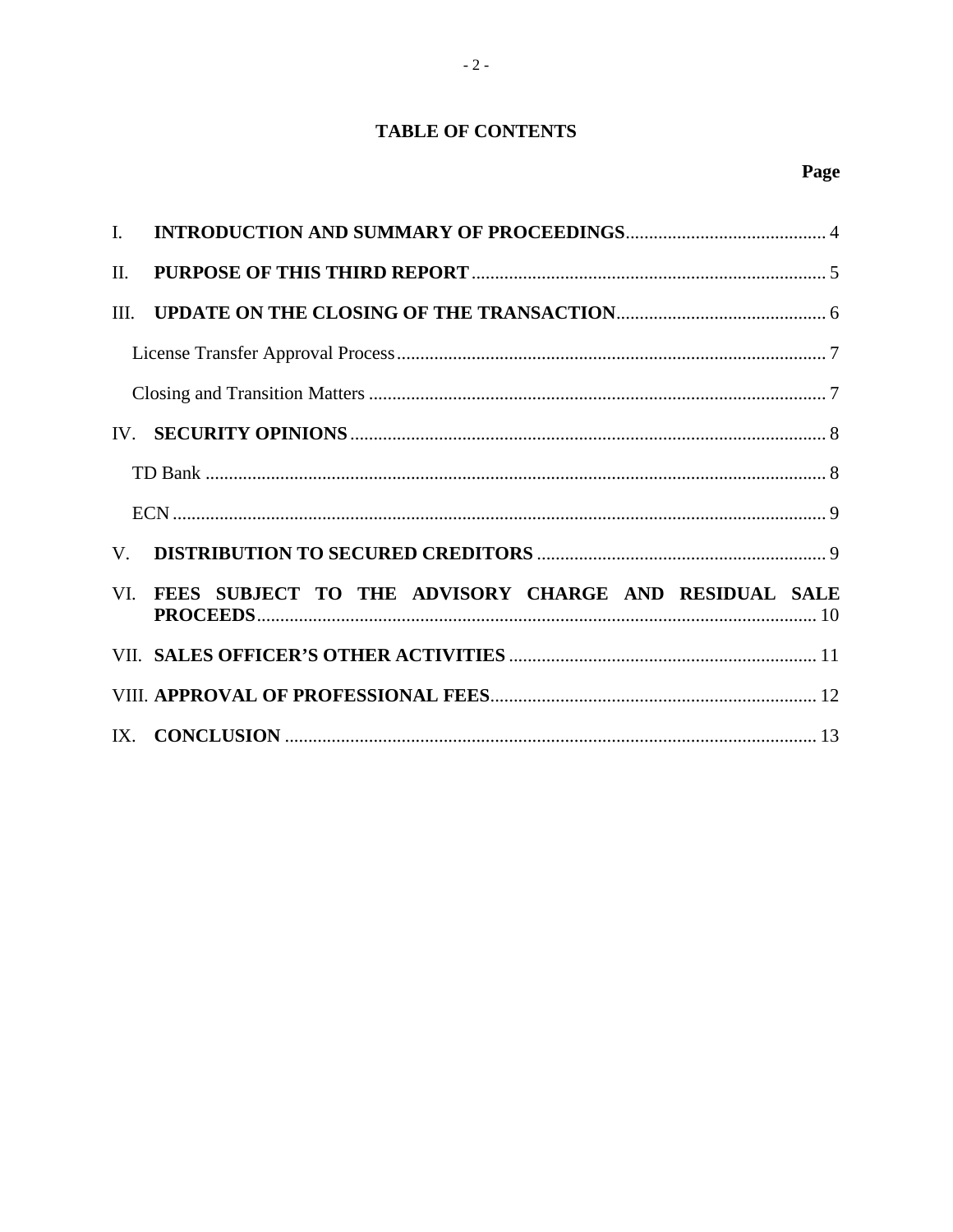### **LIST OF APPENDICES**

- Appendix A First Report (without appendices)
- Appendix B Amended Asset Purchase Agreement
- Appendix C Approval and Vesting Order
- Appendix D Second Report (without appendices)
- Appendix E TD Bank Payout Statement
- Appendix F ECN Payout Statement
- Appendix G KPMG CF Invoice Summary
- Appendix H Blakes Invoice Summary
- Appendix I Fee Affidavit of Anamika Gadia of KPMG sworn June 11, 2019
- Appendix J Fee Affidavit of Robert Kennedy of Dentons sworn June 11, 2019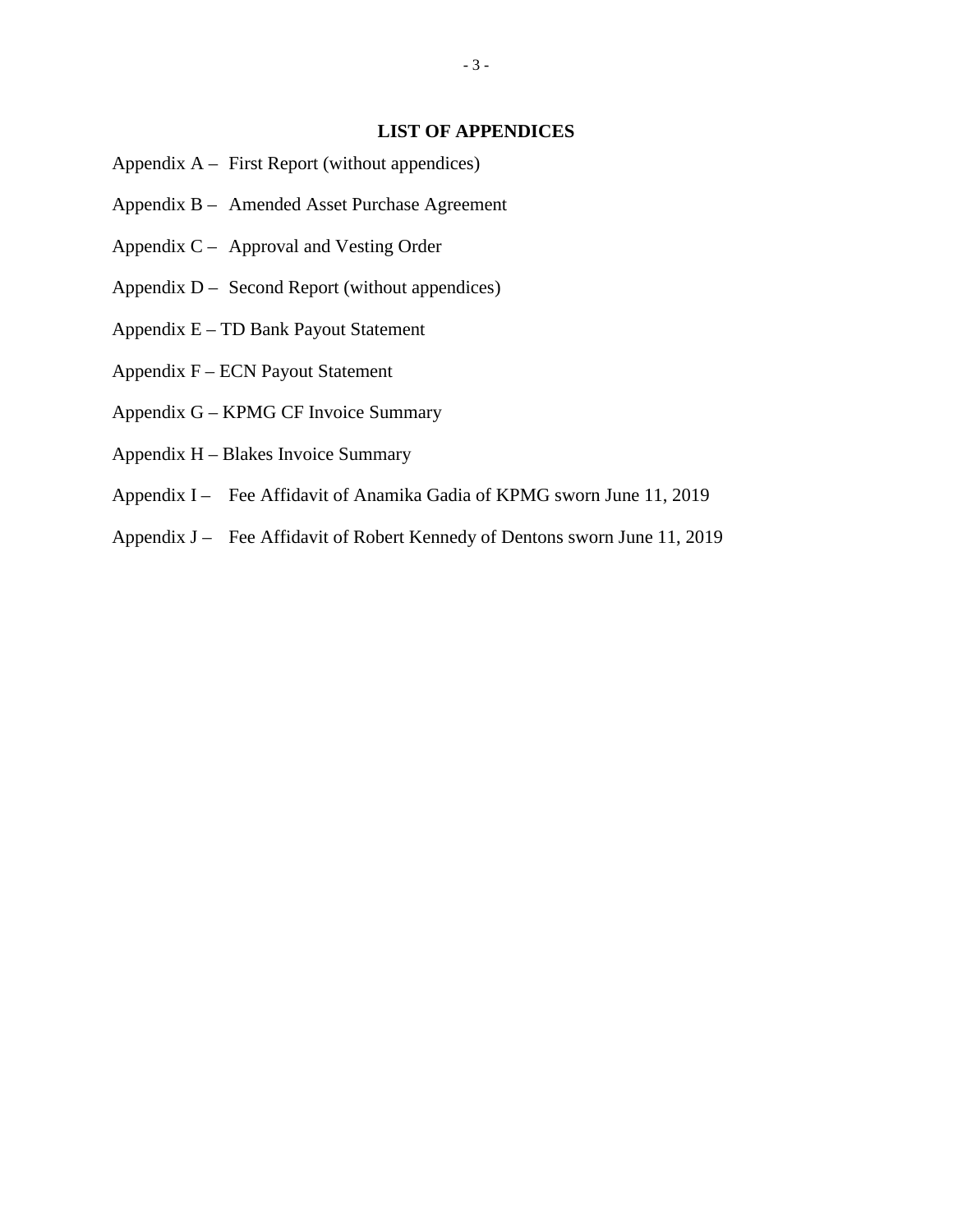#### **I. INTRODUCTION AND SUMMARY OF PROCEEDINGS**

- 1. The Toronto-Dominion Bank ("**TD Bank**") filed an application (the "**Application**") before the Ontario Superior Court of Justice (Commercial List) (the "**Court**") for interim relief pursuant to sections 207 and 209 of the *Business Corporations Act*, (Ontario) for among other things, an order for the sale of the assets and business of Oxford Advanced Imaging Inc. ("**OAI**") and for the appointment of KPMG Inc. ("**KPMG**") as sales officer of OAI (the "**Sales Officer**").
- 2. The Application was heard on August 29, 2018 and KPMG was appointed Sales Officer pursuant to an Order (the "**Appointment Order**") which, among other things, authorized and directed the Sales Officer carry out a process (the "**Sales Process**") for the sale of the assets and business of OAI (the "**Property**").
- 3. The Property consisted of all the assets, undertakings and properties acquired for, or used in relation to, OAI's diagnostic imaging clinics. The operations of OAI consisted of two clinics, one is located in Mississauga, Ontario and the other one is located in Ajax, Ontario.
- 4. The Sales Officer issued its first report to the Court on November 12, 2018 (the "**First Report**"). A copy of the First Report (without appendices) is attached as **Appendix "A"** herein. As detailed in the First Report, the Sales Officer brought a motion returnable on November 20, 2018 seeking an Approval and Vesting Order (the "**Approval and Vesting Order**") approving: (a) the sale transaction (the "**Transaction**") contemplated by an asset purchase agreement between the Sales Officer and 2659428 Ontario Inc. (the "**Purchaser**") dated October 25, 2018 (the "**Asset Purchase Agreement**"), as amended by an amending agreement dated November 19, 2018 (the "**First Amendment**") and a second amending agreement dated April 23, 2019 (the "**Second Amendment**", and together with the Purchase Agreement and First Amendment, the "**Amended Asset Purchase Agreement**") and vesting in the Purchaser, OAI's right, title and interest in and to the assets described in the Amended Asset Purchase Agreement; and (b) the Sales Officer's activities as set forth in the First Report. A copy of the Amended Asset Purchase Agreement is attached as **Appendix "B"** herein.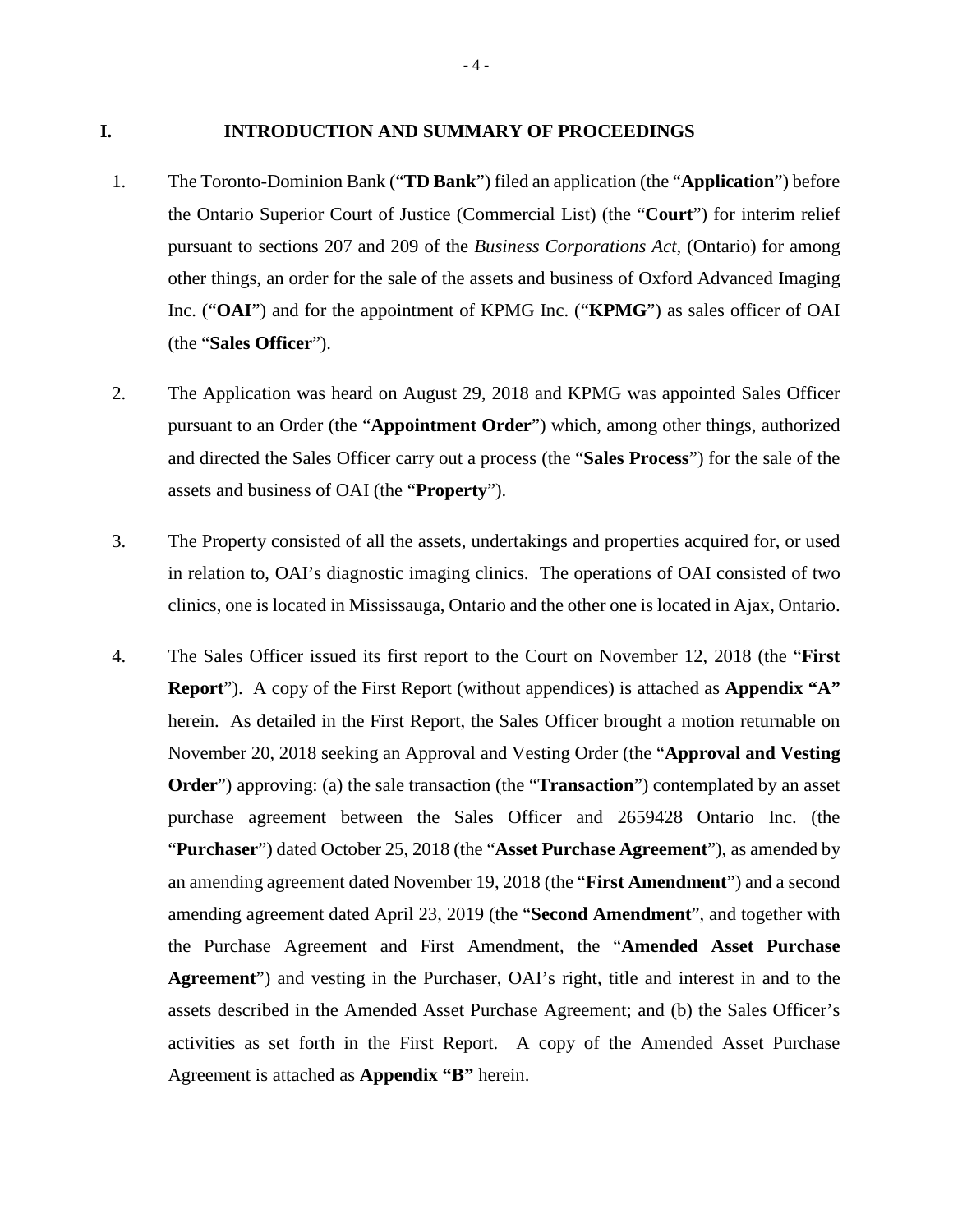- 5. On November 20, 2018, the Court granted the Approval and Vesting Order. A copy of the Approval and Vesting Order is attached as **Appendix "C"** herein.
- 6. The Sales Officer issued its second report to the Court on April 26, 2019 (the "**Second Report**"). A copy of the Second Report (without appendices) is attached as **Appendix "D"** herein. As detailed in the Second Report, the Sales Officer brought a motion returnable on May 2, 2019 seeking an Order approving: (a) the Second Amendment, and (b) approving the activities of the Sales Officer as set out in the Second Report and approving the fees and disbursements of the Sales Officer and the Sales Officer's legal counsel, Dentons Canada LLP ("**Dentons**"), for the period up to January 30, 2019.
- 7. Capitalized terms not defined herein shall have the meanings set out in the Appointment Order.

#### **II. PURPOSE OF THIS THIRD REPORT**

- 8. The purpose of the Sales Officer's third report dated June 12, 2019 (the "**Third Report**") is to:
	- (a) Update the Court with respect to the closing of the Transaction;
	- (b) Provide the Court with the necessary information to support an Order (the "**First Distribution Order**") authorizing and approving the Sales Officer to make a distribution from the Sales Proceeds (as defined herein) as follows:
		- (i) A distribution by the Sales Officer to TD Bank to repay TD Bank in full and final satisfaction of the indebtedness owing by OAI to TD Bank (the "**TD Bank Distribution**"); and
		- (ii) A distribution by the Sales Officer to ECN Financial Inc. ("**ECN**") to repay ECN in full and final satisfaction of the indebtedness owing by OAI to ECN (the "**ECN Distribution**");
	- (c) Provide the Court with details regarding the fees and disbursements incurred by KPMG Corporate Finance Inc. ("**KPMG CF**") and Blake, Cassels & Graydon LLP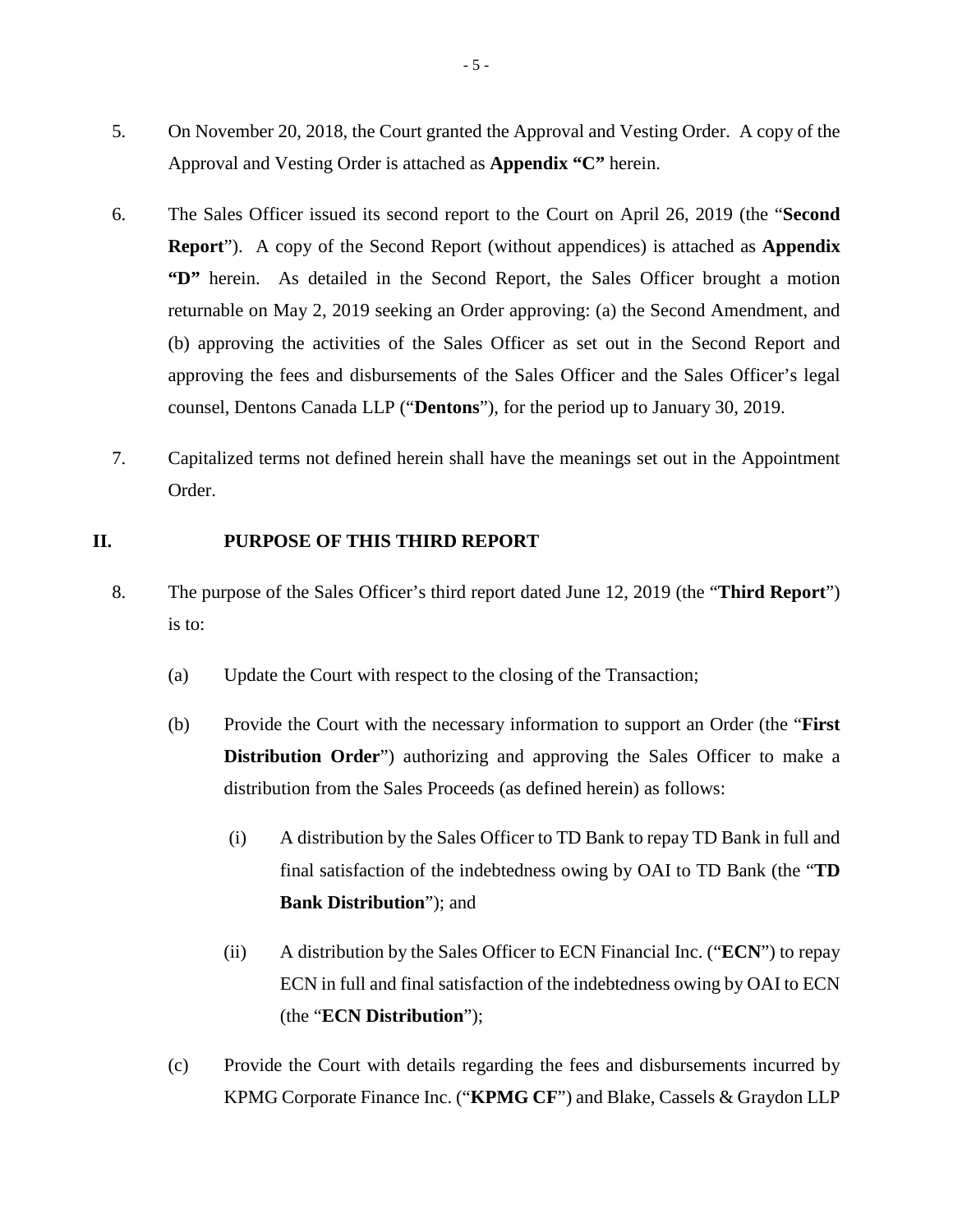("**Blakes**") prior to the granting of the Appointment Order in relation to the previous solicitation process for the sale of the Property, which fees are secured by the Advisory Charge; and

- (d) Provide the Court with the necessary information to support an Order approving the activities of the Sales Officer as set out in the Third Report and approving the fees of the Sales Officer and Dentons for the period of February 1, 2019 to May 31, 2019.
- 9. Unless otherwise stated, all monetary amounts contained herein are expressed in Canadian dollars.
- 10. The information contained in this Third Report has been obtained from the books and records and other information of OAI. The accuracy and completeness of the financial information contained herein has not been audited or otherwise verified by the Sales Officer, and the Sales Officer does not express an opinion or provide any other form of assurance with respect to the information presented herein or relied upon by the Sales Officer in preparing this Third Report.
- 11. Future oriented financial information reported or relied on in preparing this Third Report is based on OAI management's assumptions regarding future events; actual results may vary from forecast and such variations may be material.

### **III. UPDATE ON THE CLOSING OF THE TRANSACTION**

12. Since the date of the Second Report, the Sales Officer worked diligently with the Purchaser, the Ministry of Health and Long-Term Care (the "**MoH**"), and OAI to close the Transaction. Specifically, the Sales Officer: (a) worked with the MoH and the Purchaser through the transfer approval process in respect of OAI's Independent Health Facility Licences (the "**IHF Licenses**") and (b) worked with the Purchaser and OAI through numerous pre-closing and transition matters. The Transaction closed on May 30, 2019.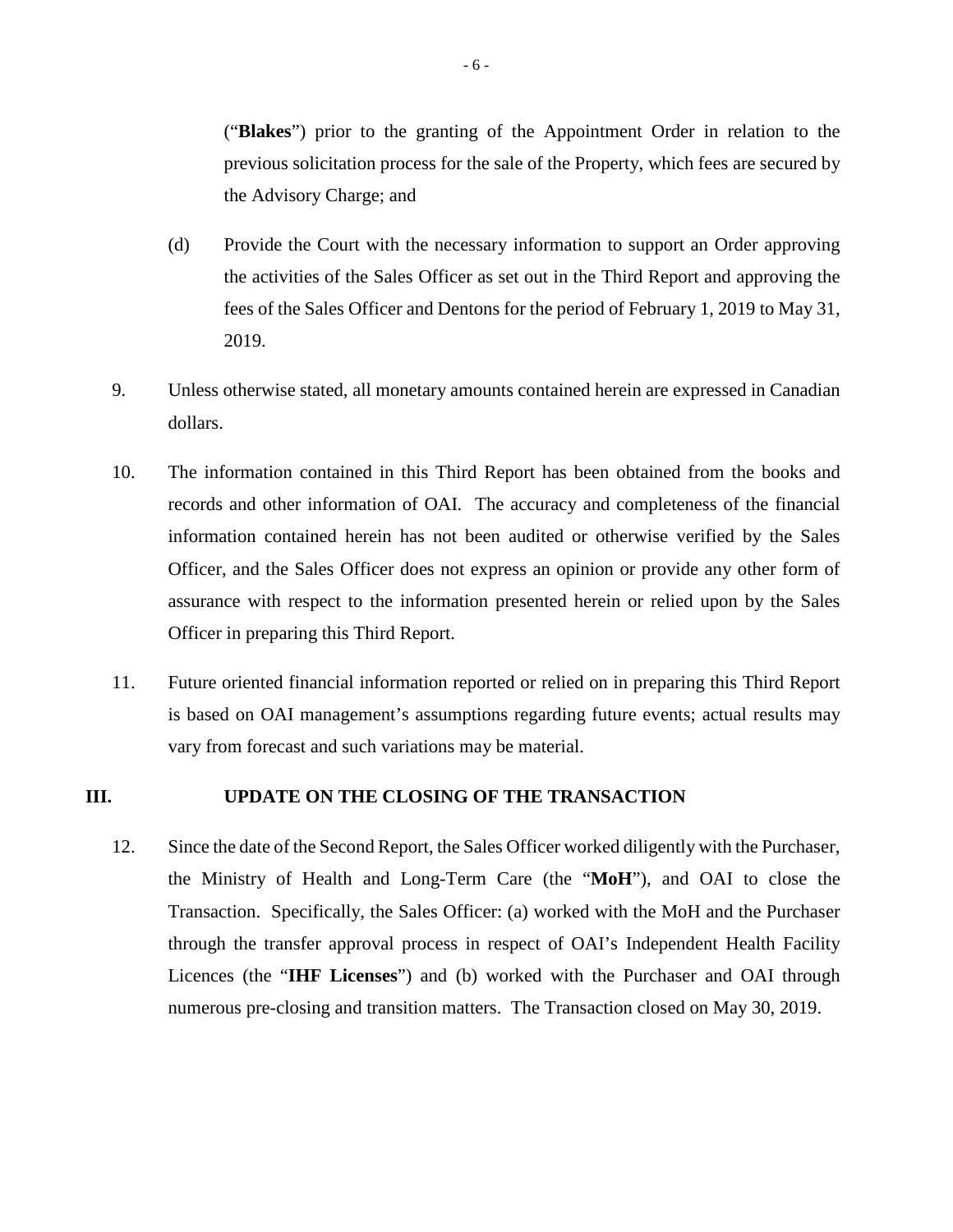#### **License Transfer Approval Process**

- 13. As discussed in the Second Report, the license transfer approval process was subject to a number of conditions including the MoH and the Purchaser entering into a new funding agreement (the "**New Funding Agreement**") and termination of OAI's existing funding agreement with the MoH (the "**Old Funding Agreement**"). As of the date of the Second Report, the Sales Officer had been advised by the Purchaser that the Purchaser and MoH had settled and finalized the form of the New Funding Agreement.
- 14. Following the issuance of the Second Report, the Sales Officer and its counsel continued to hold discussions with the MoH and the Purchaser regarding the status of the New Funding Agreement and the license transfer process. On May 14, 2019, the Sales Officer received a letter from the MoH advising that the Old Funding Agreement would be terminated on May 30, 2019 (the target closing date), subject to the Sales Officer waiving the 90-day termination notice period contained in the Old Funding Agreement (the "**Notice Period**").
- 15. The Sales Officer provided the MoH with the written waiver with respect to the Notice Period on or about May 27, 2019.
- 16. On May 27, 2019, the MoH advised the Sales Officer that all of the conditions associated with the license transfer process had been satisfied and that the license transfer would be completed and effective for May 31, 2019.
- 17. In the same correspondence, the MoH further advised that a financial reconciliation of funds paid to OAI in respect to the IHF Licences was being undertaken by the MoH and would be provided to the Sales Officer following the closing of the Transaction (the "**OAI Funding Reconciliation**").

#### **Closing and Transition Matters**

18. The Sales Officer and its counsel also continued working with the Purchaser and its counsel through the various pre-closing and transition matters, including the assignments of leases and contracts and the transfer of certain patient data that was required to occur prior to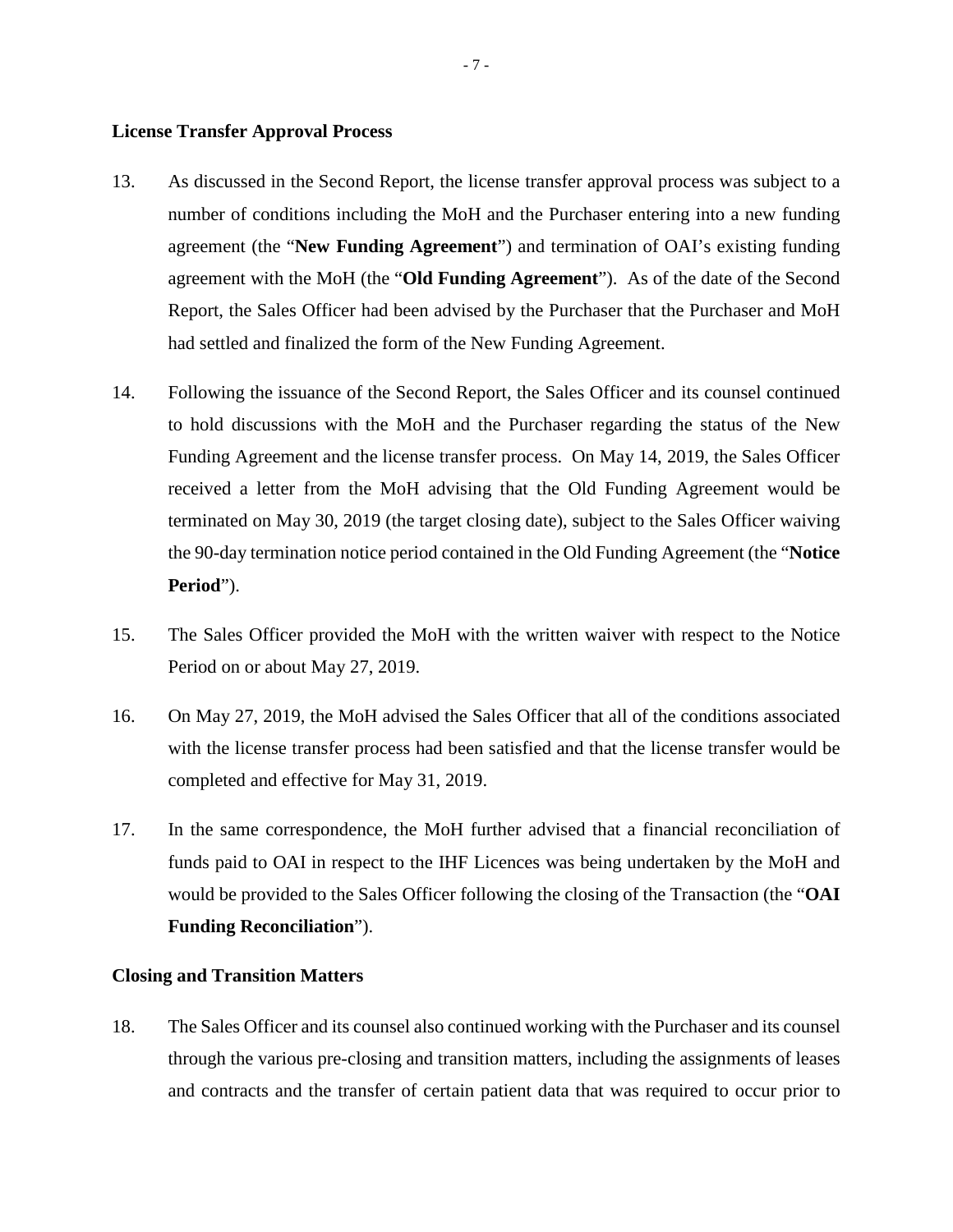closing pursuant to the IHF regulations (the "**Data Migration**"). The Sales Officer and its counsel completed all of the required pre-closing and closing matters in order to close the Transaction on May 30, 2019 (the "**Closing Date**").

- 19. The Sales Officer received the balance of the purchase price on the Closing Date. In summary, the Sales Officer received \$26,250,000 from the Purchaser for the purchase of the Property and \$18,108.05 representing certain security deposits previously paid by OAI in respect of commercial leases that were reimbursed by the Purchaser, in accordance with the Amended Asset Purchase Agreement (collectively, the "**Sale Proceeds**"). On May 31, 2019, the Sales Officer filed the Sales Officer's certificate with the Court.
- 20. Currently, the Sales Officer continues to work with the Purchaser and OAI on certain postclosing matters, including the continued Data Migration and the reconciliation of working capital adjustments to the purchase price as provided for in the Amended Asset Purchase Agreement (the "**Working Capital Adjustment**"). The Sales Officer notes that the purchase price (and as a result, the Sale Proceeds) held by the Sales Officer will adjust based on the outcome of the Working Capital Adjustment.

#### **IV. SECURITY OPINIONS**

#### **TD Bank**

- 21. The Sales Officer obtained a security opinion from Dentons with respect to the TD Bank security documentation (the "**TD Bank Security Opinion**") and, subject to the customary qualifications and assumptions contained therein, the TD Bank Security Opinion opines that: (a) the security held by TD Bank is valid and legally enforceable against OAI, and (b) TD Bank has a perfected security interest in the Property.
- 22. Subject to the customary assumptions and qualifications contained in the TD Bank Security Opinion, Dentons has opined that the TD Bank security documents:
	- (a) constitute legal, valid and binding security interests in favour of TD Bank in the Property;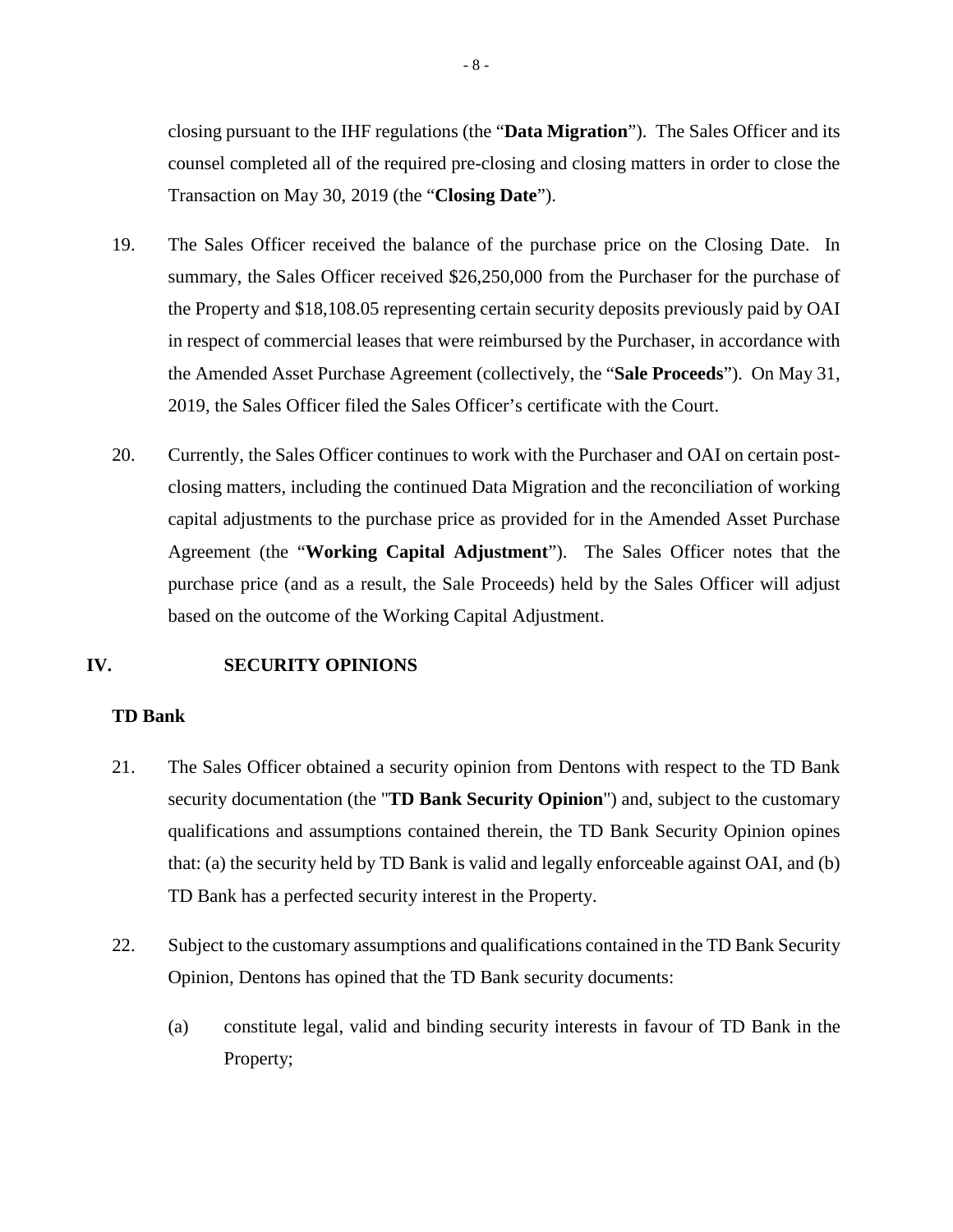- (b) are sufficient to secure the payment and performance of the obligations secured thereby; and
- (c) are properly registered and perfected in the applicable jurisdiction.

### **ECN**

- 23. The Sales Officer obtained a security opinion from its counsel with respect to the ECN security documentation (the "**ECN Security Opinion**") and, subject to the customary qualifications and assumptions contained therein, the ECN Security Opinion opines that: (i) the security held by ECN is valid and legally enforceable against OAI, and (ii) ECN has a perfected security interest in the Property.
- 24. Subject to the customary assumptions and qualifications contained in the ECN Security Opinion, Sales Officer's counsel has opined that the ECN security documents:
	- (a) constitute legal, valid and binding security interests in favour of ECN in the Property;
	- (b) are sufficient to secure the payment and performance of the obligations secured thereby; and
	- (c) are properly registered and perfected in the applicable jurisdiction.

### **V. DISTRIBUTION TO SECURED CREDITORS**

- 25. Pursuant to paragraphs 3(f) and 23 of the Appointment Order, the Sales Officer is seeking the First Distribution Order in order to authorize and approve the TD Bank Distribution and the ECN Distribution.
- 26. According to a payout statement received from TD Bank, the amount of \$9,416,220.22 is due and owing to TD Bank as of June 10, 2019, together with accruing interest and expenses (the "**TD Bank Indebtedness**"). The Sales Officer notes that a further advance to OAI from TD Bank in the amount of approximately \$71,000 will occur on or about June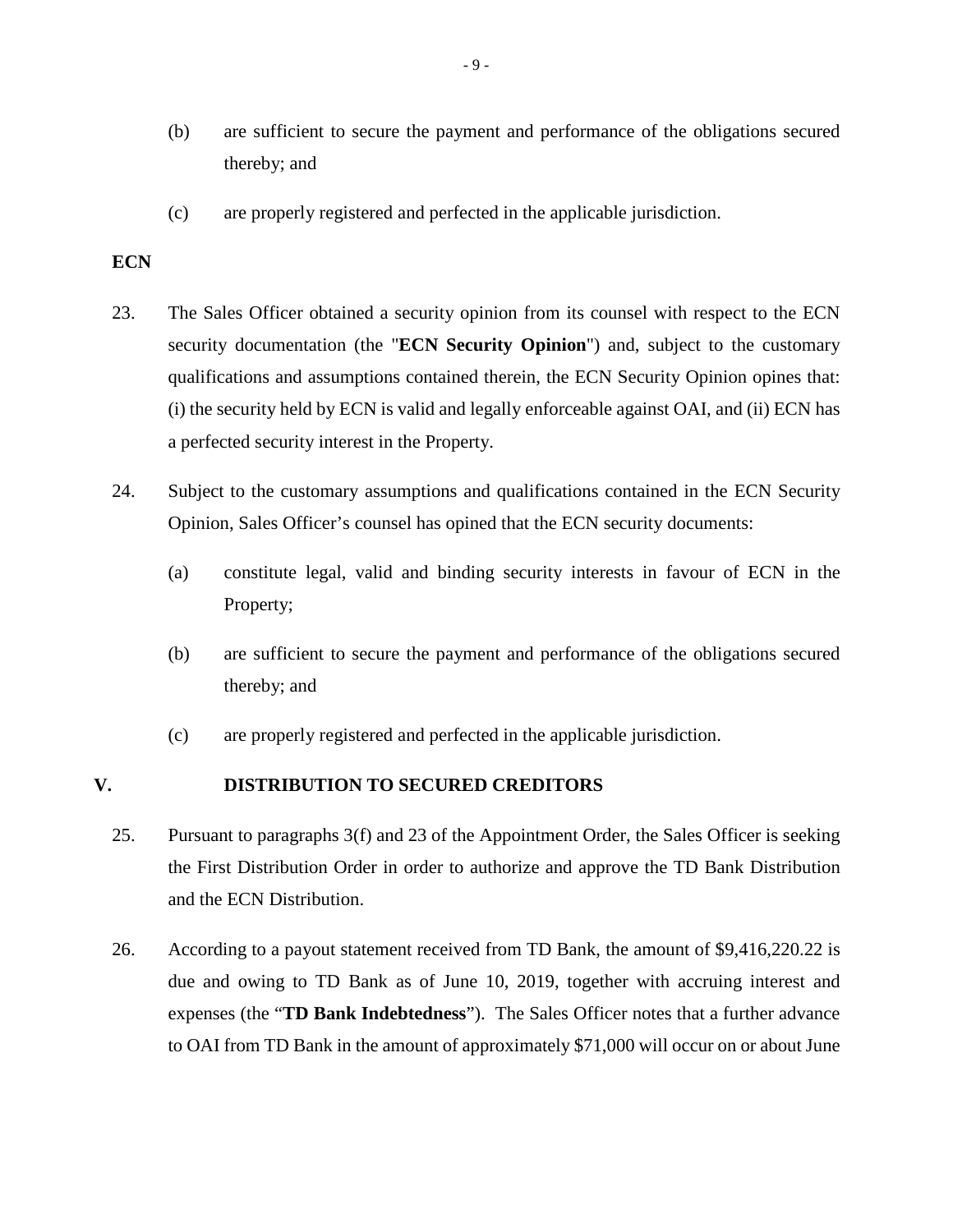14, 2019 in order to fund a final payroll to employees of OAI following the closing of the Transaction. A copy of the TD Bank payout statement is attached as **Appendix "E"** herein.

- 27. According to a payout statement received from ECN, the amount of \$11,268,000.63 is due and owing to ECN as of June 10, 2019, together with accruing interest and expenses (the "**ECN Indebtedness**"). A copy of the ECN payout statement is attached as **Appendix "F"** herein.
- 28. There are sufficient Sale Proceeds to fund the TD Bank Distribution and ECN Distribution. The proposed distributions will further limit interest charges accruing on the TD Bank Indebtedness and the ECN Indebtedness.

## **VI. FEES SUBJECT TO THE ADVISORY CHARGE AND RESIDUAL SALE PROCEEDS**

- 29. Pursuant to paragraph 27 of the Appointment Order, KPMG CF and Blakes are entitled to an Advisory Charge as security for such fees and disbursements relating to the solicitation process for the sale of Property incurred by OAI prior to the making of the Appointment Order. The Advisory Charge forms a third charge upon the Property and the Sale Proceeds thereof, in priority to all security interests, trusts, liens, charges and encumbrances, statutory or otherwise, but subsequent and subordinate to the Sale Process Borrowings Charge, the Sales Officer's Charge and the security interests of TD Bank and ECN.
- 30. The fees and disbursements (including Harmonized Sales Tax) of KPMG CF and Blakes incurred by OAI prior to the making of the Appointment Order total \$1,041,288.91 (the "**KPMG CF Fees**") and \$446,463.92 (the "**Blakes Fees**"), respectively. A copy of the KPMG CF invoice summary is attached as **Appendix "G"** herein. A copy of the Blakes invoice summary is attached as **Appendix "H"** herein.
- 31. Pursuant to the Appointment Order and the Advisory Charge, the Sales Officer is proposing and seeking an authorization and approval for distributions from the Sales Proceeds on account of the KPMG CF Fees (the "**KPMG CF Distribution**") and Blakes Fees (the "**Blakes Distribution**"), following the completion of the TD Bank Distribution and ECN Distribution.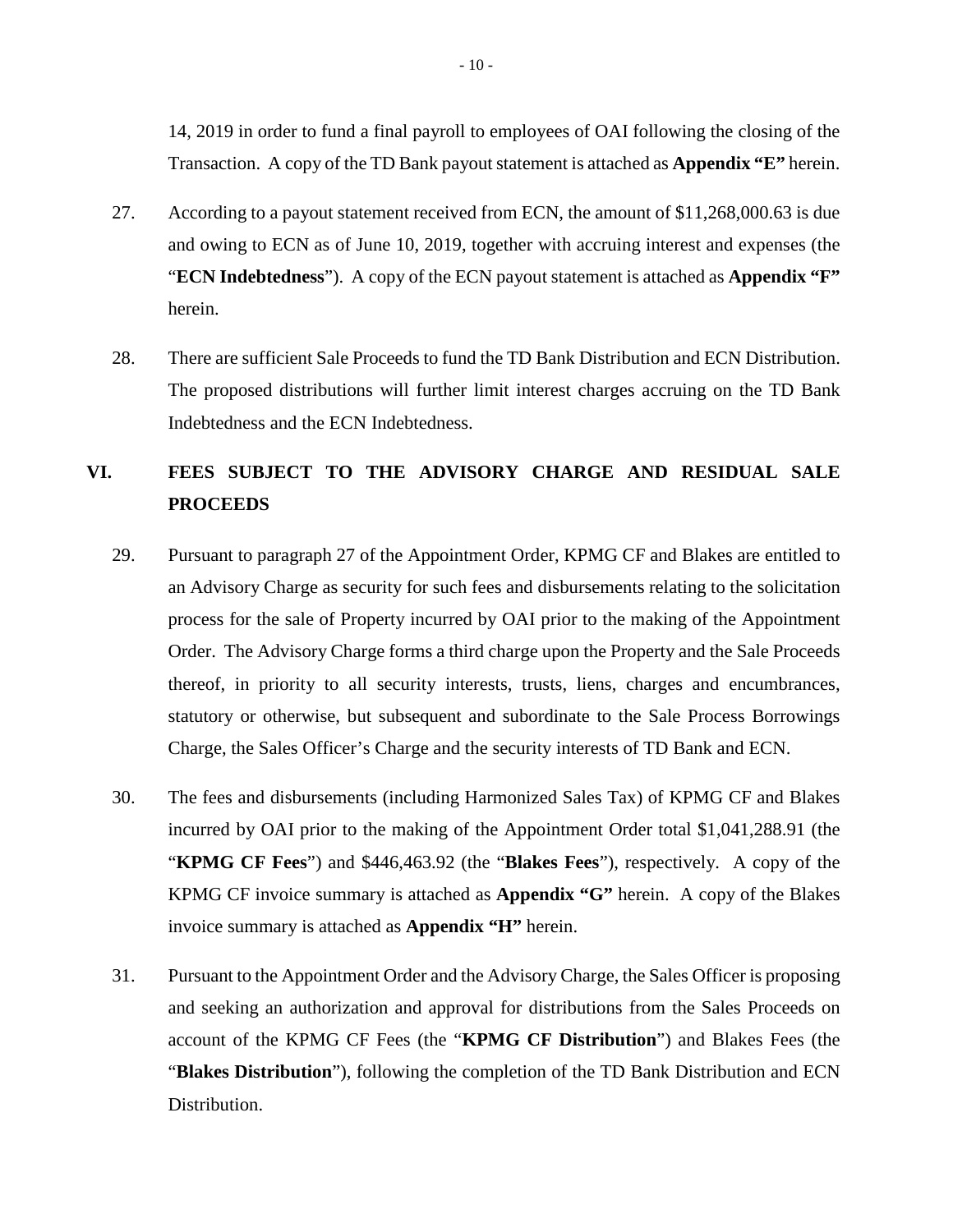- 32. The Sales Officer is reasonably satisfied that there will remain sufficient Sale Proceeds following the completion to the TD Bank Distribution, ECN Distribution, KPMG CF Distribution and Blakes Distribution (collectively, the "**Distributions**") to support the Sales Officer's Charge.
- 33. The Sales Officer is currently assessing the most effective and reasonable method with respect to dealing with the residual Sale Proceeds following the Distributions (the "**Residual Proceeds**"). As noted above, the MoH has indicated that it will be initiating the OAI Funding Reconciliation and there may be priority claims (i.e. Canada Revenue Agency) or other claims to the Residual Proceeds including those of OAI and its shareholders, and the stakeholders and interested parties in the Court ordered Sales Process.

### **VII. SALES OFFICER'S OTHER ACTIVITIES**

- 34. Pursuant to the Appointment Order, in addition to the activities undertaken by the Sales Officer in respect of the Transaction described herein, the Sales Officer has continued to review and monitor the cash receipts and disbursements of OAI.
- 35. On a weekly basis, OAI continues to provide the Sales Officer with a list of proposed disbursements and related supporting documentation for the Sales Officer's review prior to those disbursements being issued. OAI also continues to provide the Sales Officer with the details of the actual receipts and disbursements for the prior week.
- 36. All disbursements made by OAI since the date of the Second Report have been made in compliance with the terms of the Appointment Order including paragraph 22 of the Appointment Order which prohibits OAI from making any payments on account of shareholder loans or advance loans to any of the shareholders, any corporation or entity associated with any of the shareholders, or any related third parties until such time as the indebtedness of OAI to TD Bank and to ECN have been paid in full. The only payments made to shareholders since the date of the Second Report relate to fees payable to the shareholders for professional services rendered in accordance with the usual and customary rates and terms which is specifically provided for in paragraph 22 of the Appointment Order.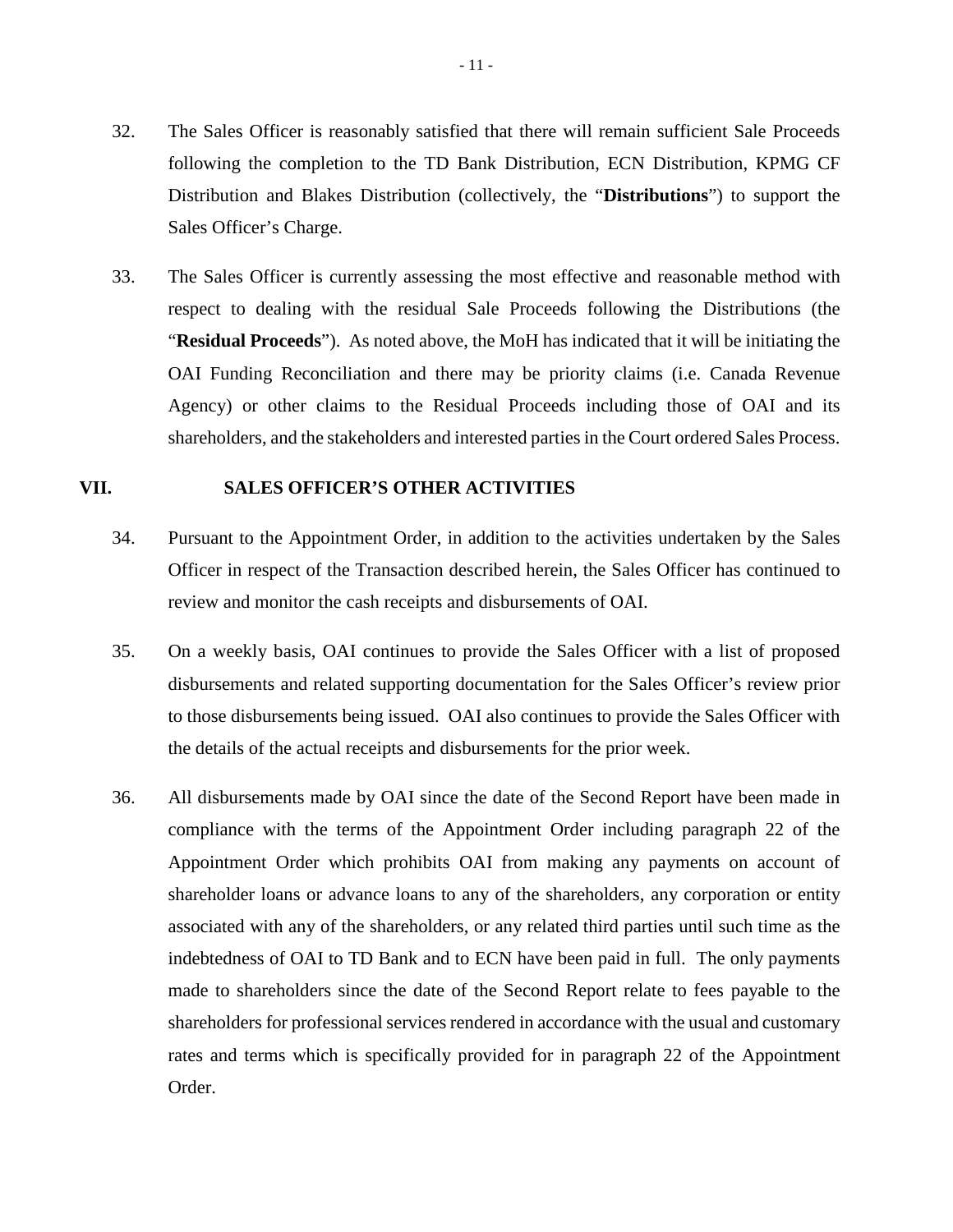37. Pursuant to paragraph 3(i) of the Appointment Order, the Sales Officer has been providing weekly written updates to TD Bank and ECN in respect of the status of the Sale Process and the Transaction and the Sales Officer's monitoring of the receipts and disbursements of OAI. The Sales Officer has also provided periodic updates to OAI's counsel on the status of the Transaction and the related pre-closing matters.

#### **VIII. APPROVAL OF PROFESSIONAL FEES**

- 38. The Sales Officer and its counsel have maintained detailed records of their professional time and costs since February 1, 2019 up to an including May 31, 2019 (the **"Fee Period**"), as detailed in the Fee Affidavit of Anamika Gadia of KPMG sworn June 11, 2019 and the Fee Affidavit of Robert Kennedy of Dentons sworn June 11, 2019 (collectively, the "**Fee Affidavits**"). Copies of the Fee Affidavits are attached as **Appendix "I"**, and **Appendix "J"**, respectively.
- 39. Pursuant to paragraph 26 of the Appointment Order, the Sales Officer and its counsel, shall be paid their reasonable fees and disbursements and shall pass their accounts before this Court.
- 40. The fees and disbursements (including Harmonized Sales Tax) of the Sales Officer during the Fee Period total \$143,424.06. The details of the time spent and the services provided by the Sales Officer are more particularly described in the Fee Affidavit of Anamika Gadia.
- 41. The fees and disbursements (including Harmonized Sales Tax) of Dentons during the Fee Period total \$181,660.57. The details of the time spent and the services provided by Dentons are more particularly described in the Fee Affidavit of Robert Kennedy.
- 42. The Sales Officer has reviewed the accounts of its counsel and believes that the accounts of the Sales Officer and Dentons are reasonable in the circumstances and respectfully requests that the Court approve the Sales Officer's fees and disbursements and those of its counsel.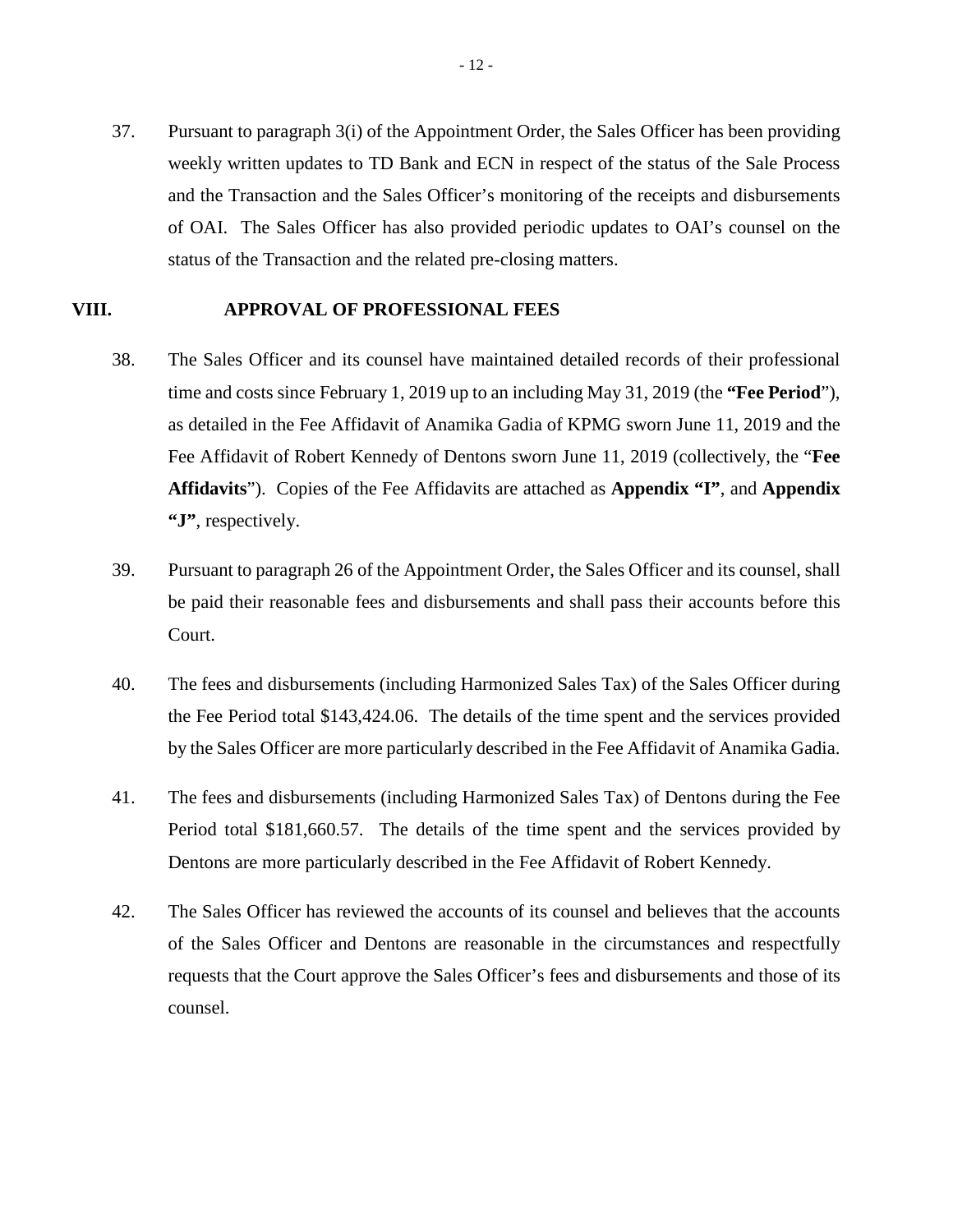#### **IX. CONCLUSION**

- 43. The Sales Officer submits this Third Report to the Court in support of the Sales Officer's Motion for the relief as set out in the Motion Record and recommends that the Court grant the following relief:
	- (a) An Order substantially in the form contained at Tab 3 of the Motion Record: (a) authorizing and directing the Sales Officer to complete the TD Bank Distribution and ECN Distribution, (b) authorizing and directing the Sales Officer to complete the KPMG CF Distribution and Blakes Distribution pursuant to the Advisory Charge, and (c) approving the activities of the Sales Officer as set out in the Third Report and approving the fees of the Sales Officer and Dentons for the period February 1, 2019 to May 31, 2019;

All of which is respectfully submitted at Toronto, Ontario this  $12<sup>th</sup>$  day of June, 2019.

**KPMG Inc., in its capacity as Court Appointed Sales Officer of Oxford Advanced Imaging Inc. and not in its personal capacity**

anamika Sadre

Per:

Anamika Gadia Senior Vice President